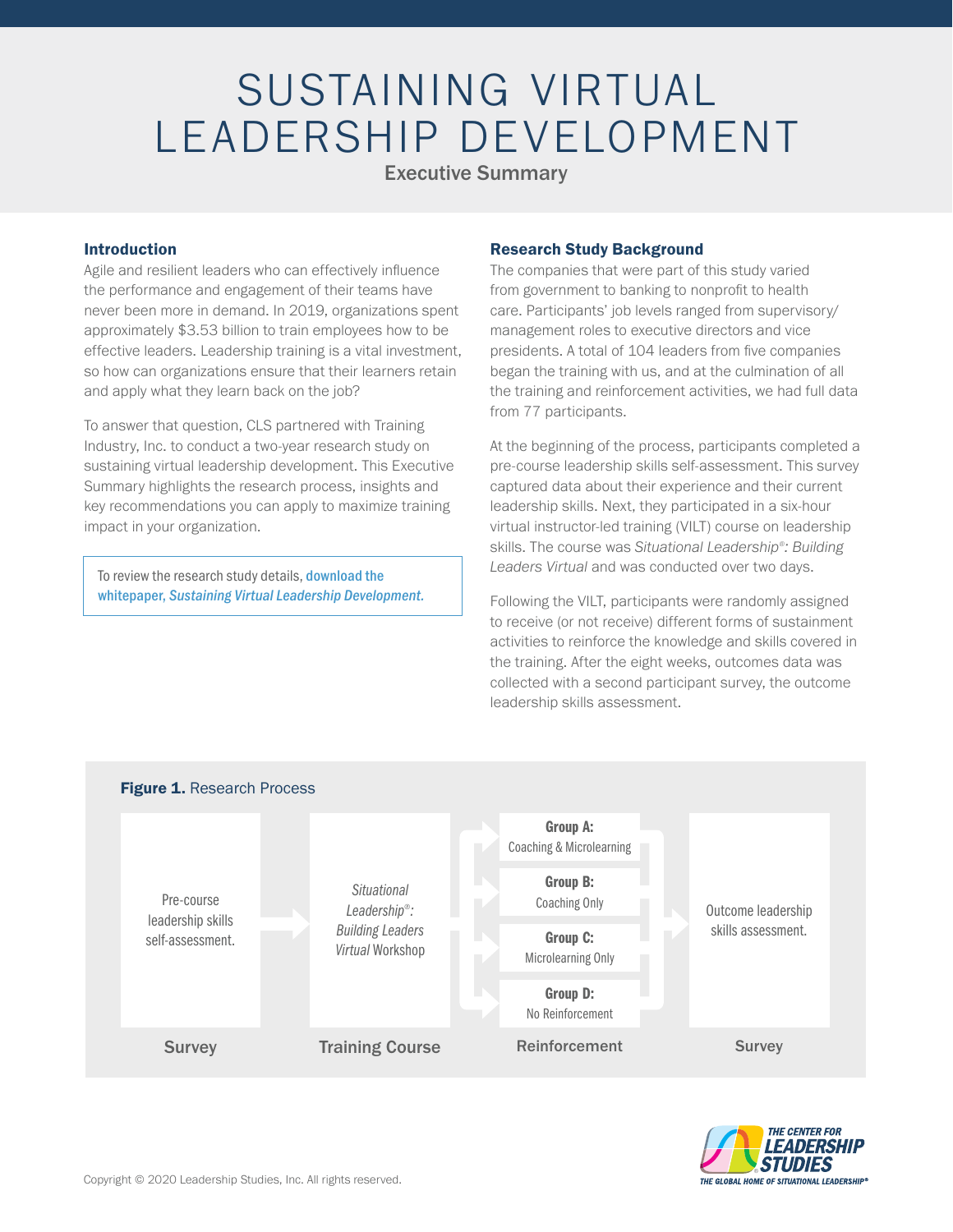# SUSTAINING VIRTUAL LEADERSHIP DEVELOPMENT

### Executive Summary

#### What Did We Measure?

Given that the leadership training was designed to build skills in Situational Leadership® , the study measured some of the competencies that are targeted by this framework, including:

- Team adaptability: Can I respond to changes in my team and in my role as a member of the team?
- **Organizational adaptability:** Can I respond to changes in my company and in my role as a member of this company?
- Workplace status: Do I have respect and prestige in this company?

In addition, we measured practice-related outcomes in three ways:

- The frequency of intended practice: How often do I intend to keep practicing the leadership skills from the course?
- The amount of intended practice: How many hours do I intend to practice in the future?
- The amount of recent practice: How many hours did I practice in the last week?

Check out the article *[Practice Doesn't Make Perfect ... Perfect](https://situational.com/articles/practice-doesnt-make-perfect-perfect-practice-makes-perfect/)  Practice Makes Perfect* for additional research study insights.

### Research Study Results

The results indicate that the key drivers for sustainment are setting practice goals and providing post-training reinforcement activities.

1. Learners who set goals for deliberate practice are more likely to continue to practice their new leadership skills and implement what they learned on the job.

Deliberate practice involves setting "clear practice goals" and is critical for the effective development of leadership skills, including adaptability.

Adaptability is the degree to which individuals cope with, respond to and/or support changes that affect their roles as members of a team.

2. Reinforcement (coaching or microlearning) had a positive impact on team adaptability as well as the intent of the learner-practitioner to continue practice moving forward.

The critical importance of leader adaptability and resilience was reinforced during the events of COVID-19. A manager's ability to help his or her team effectively adapt to unforeseen and massively disruptive change is resiliency in action.

### Research Study Reinforcement Activities

#### One-On-One Virtual Coaching Reinforcement

The coaching reinforcement consisted of two virtual one-on-one sessions (15 to 20 minutes in duration) with a certified leadership skills coach. Each session took place at or around Week 4 and Week 8. That equates to about 30 minutes of one-on-one coaching over a two-month period.

In Session 1, the coach provided the learner-practitioner with feedback on an application activity that was completed during the *Situational Leadership® : Building Leaders Virtual* training program. During that discussion, the coach and the learner agreed upon an action plan, including elements of perfect practice.

In Session 2, the coach and the learner-practitioner discussed the outcomes of the action plan and next steps for ongoing application.

Scheduled coaching check-ins (only 15-20 minutes) once every four weeks increased accountability, application and retention.

[Discover the five types of reinforcement coaching here:](https://situational.com/blog/five-proven-paths-to-training-pull-through/) *Five Proven Paths to Training Pull-Through.*